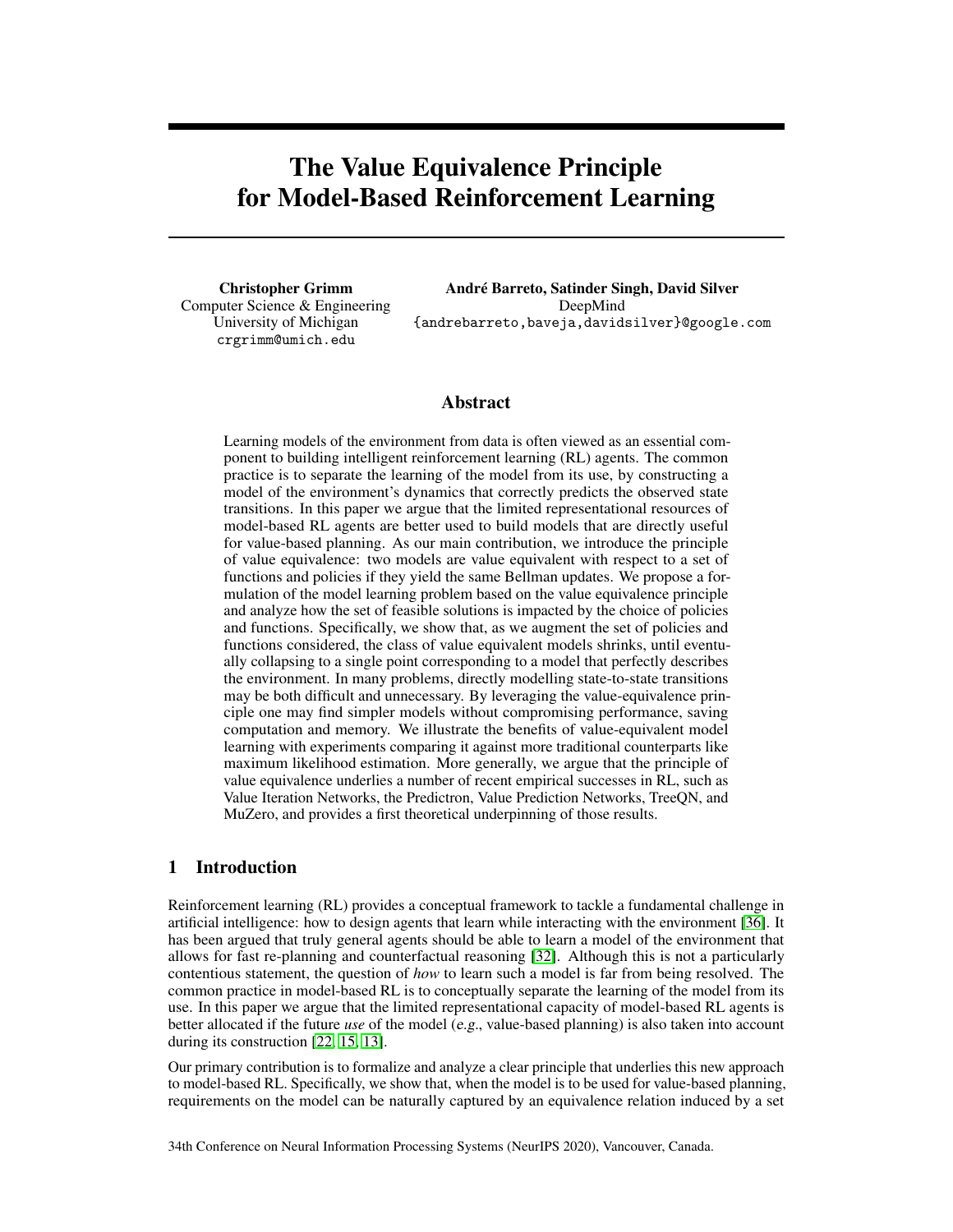of policies and functions. This leads to the *principle of value equivalence*: two models are value equivalent with respect to a set of functions and a set of policies if they yield the same updates under corresponding Bellman operators. The policies and functions then become the mechanism through which one incorporates information about the intended use of the model during its construction. We propose a formulation of the model learning problem based on the value equivalence principle and analyze how the set of feasible solutions is impacted by the choice of policies and functions. Specifically, we show that, as we augment the set of policies and functions considered, the class of value equivalent models shrinks, until eventually collapsing to a single point corresponding to a model that perfectly describes the environment.

We also discuss cases in which one can meaningfully restrict the class of policies and functions used to tailor the model. One common case is when the construction of an optimal policy through value-based planning only requires that a model predicts a subset of value functions. We show that in this case the resulting value equivalent models can perform well under much more restrictive conditions than their traditional counterparts. Another common case is when the agent has limited representational capacity. We show that in this scenario it suffices for a model to be value equivalent with respect to appropriately-defined bases of the spaces of representable policies and functions. This allows models to be found with less memory or computation than conventional model-based approaches that aim at predicting all state transitions, such as maximum likelihood estimation. We illustrate the benefits of value-equivalent model learning in experiments that compare it against more conventional counterparts. More generally, we argue that the principle of value equivalence underlies a number of recent empirical successes in RL and provides a first theoretical underpinning of those results [40, 34, 26, 16, 33].

## 2 Background

As usual, we will model the agent's interaction with the environment using a *Markov Decision Process* (MDP)  $M \equiv \langle S, A, r, p, \gamma \rangle$  where S is the state space, A is the action space,  $r(s, a, s')$ is the reward associated with a transition to state  $s'$  following the execution of action  $a$  in state  $s$ ,  $p(s'|s, a)$  is the transition kernel and  $\gamma \in [0, 1)$  is a discount factor [30]. For convenience we also define  $r(s, a) = \mathbb{E}_{S' \sim p(\cdot | s, a)}[r(s, a, S')]$ .

A *policy* is a mapping  $\pi : S \mapsto \mathcal{P}(\mathcal{A})$ , where  $\mathcal{P}(\mathcal{A})$  is the space of probability distributions over A. We define  $\mathbb{\Pi} \equiv \{ \pi \mid \pi : S \mapsto \mathcal{P}(\mathcal{A}) \}$  as the set of all possible policies. The agent's goal is to find a policy  $\pi \in \mathbb{R}$  that maximizes the *value* of every state, defined as

$$
v_{\pi}(s) \equiv \mathbb{E}_{\pi} \left[ \sum_{i=0}^{\infty} \gamma^{i} r(S_{t+i}, A_{t+i}) \, | \, S_t = s \right], \tag{1}
$$

where  $S_t$  and  $A_t$  are random variables indicating the state occupied and the action selected by the agent at time step t and  $\mathbb{E}_{\pi}[\cdot]$  denotes expectation over the trajectories induced by  $\pi$ .

Many methods are available to carry out the search for a good policy [36, 39]. Typically, a crucial step in these methods is the computation of the value function of candidate policies—a process usually referred to as *policy evaluation*. One way to evaluate a policy π is through its *Bellman operator*:

$$
\mathcal{T}_{\pi}[v](s) \equiv \mathbb{E}_{A \sim \pi(\cdot|s), S' \sim p(\cdot|s,A)} \left[ r(s,A) + \gamma v(S') \right],\tag{2}
$$

where v is any function in the space  $\mathbb{V} \equiv \{f \mid f : \mathcal{S} \mapsto \mathbb{R}\}.$  It is known that  $\lim_{n \to \infty} (\mathcal{T}_\pi)^n v = v_\pi$ , that is, starting from any  $v \in \mathbb{V}$ , the repeated application of  $\mathcal{T}_{\pi}$  will eventually converge to  $v_{\pi}$  [30].

In RL it is generally assumed that the agent does not know  $p$  and  $r$ , and thus cannot directly compute (2). In *model-free* RL this is resolved by replacing  $v_{\pi}$  with an action-value function and estimating the expectation on the right-hand-side of (2) through sampling [35]. In *model-based RL*, the focus of this paper, the agent learns approximations  $\tilde{r} \approx r$  and  $\tilde{p} \approx p$  and use them to compute (2) with p and r replaced by  $\tilde{p}$  and  $\tilde{r}$  [36].

## 3 Value equivalence

Given a state space S and an action space A, we call the tuple  $m \equiv (r, p)$  a *model*. Note that a model plus a discount factor  $\gamma$  induces a Bellman operator (2) for every policy  $\pi \in \mathbb{I}$ . In this paper we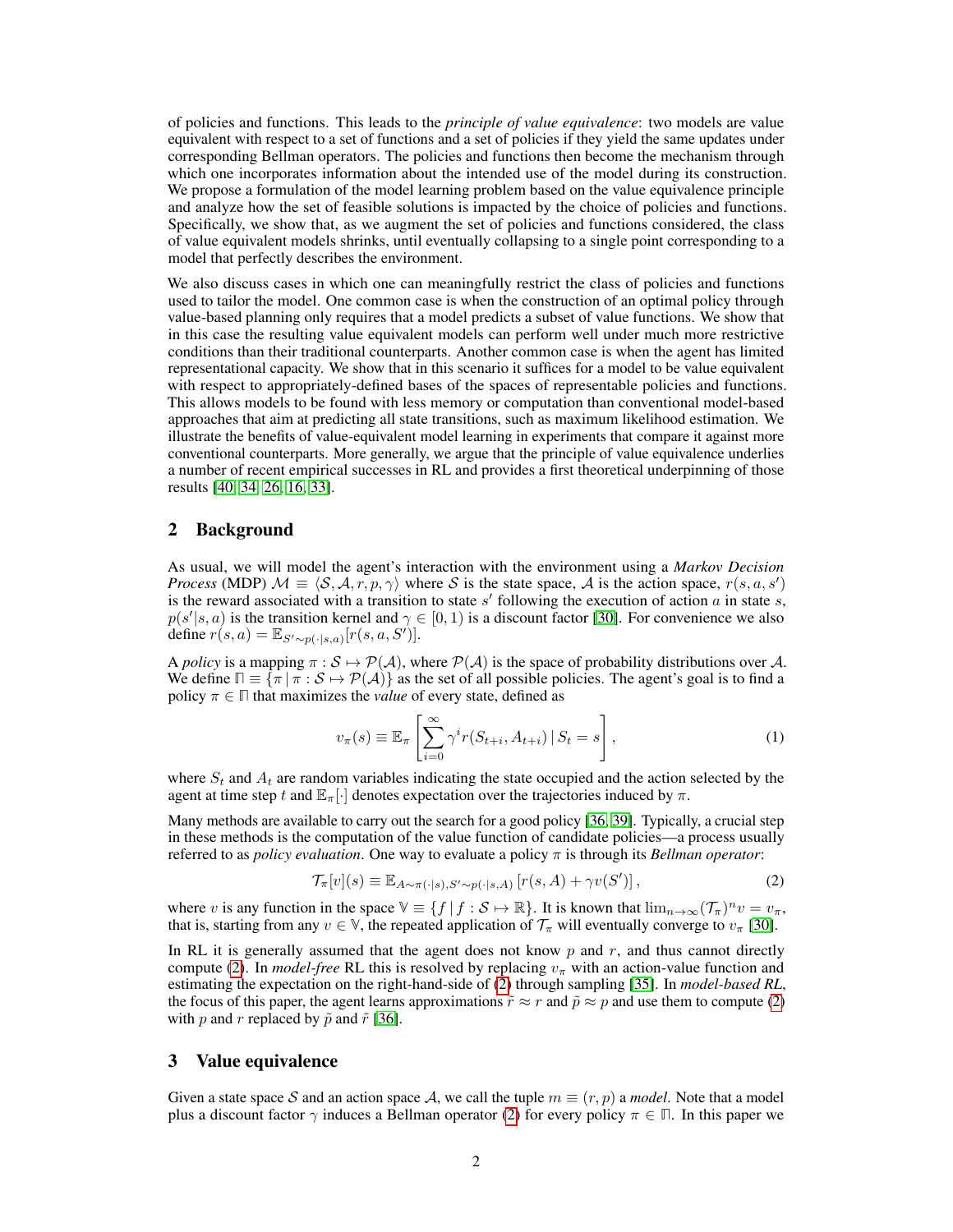are interested in computing an approximate model  $\tilde{m} = (\tilde{r}, \tilde{p})$  such that the induced operators  $\tilde{\mathcal{T}}_{\pi}$ , defined analogously to (2), are good approximations of the true  $\mathcal{T}_{\pi}$ . Our main argument is that models should only be distinguished with respect to the policies and functions they will actually be applied to. This leads to the following definition:

**Definition 1** (Value equivalence). Let  $\Pi \subseteq \Pi$  be a set of policies and let  $V \subseteq V$  be a set of functions. *We say that models m and m̃ are* value equivalent *with respect to* Π *and V if and only if* 

$$
\mathcal{T}_{\pi}v = \tilde{\mathcal{T}}_{\pi}v \text{ for all } \pi \in \Pi \text{ and all } v \in \mathcal{V},
$$

where  $\mathcal{T}_\pi$  and  $\tilde{\mathcal{T}}_\pi$  are the Bellman operators induced by  $m$  and  $\tilde{m}$ , respectively.

Two models are value equivalent with respect to Π and V if the effect of the Bellman operator induced by any policy  $\pi \in \Pi$  on any function  $v \in V$  is the same for both models. Thus, if we are only interested in  $\Pi$  and  $V$ , value-equivalent models are functionally identical. This can be seen as an equivalence relation that partitions the space of models conditioned on  $\Pi$  and  $\mathcal{V}$ :

Definition 2 (Space of value-equivalent models). *Let* Π *and* V *be defined as above and let* M *be a space of models. Given a model m, the* space of value-equivalent models  $\mathcal{M}_m(\Pi, \mathcal{V}) \subseteq \mathcal{M}$  *is the set of all models*  $\tilde{m} \in \mathcal{M}$  *that are value equivalent to* m *with respect to*  $\Pi$  *and*  $V$ *.* 

Let **M** be a space of models containing at least one model m<sup>∗</sup> which perfectly describes the interaction of the agent with the environment. More formally,  $m^*$  induces the true Bellman operators  $\mathcal{T}_{\pi}$  defined in (2). Given a space of models  $M \subseteq M$ , often one is interested in models  $m \in M$  that are value equivalent to  $m^*$ . We will thus simplify the notation by defining  $\mathcal{M}(\Pi, \mathcal{V}) \equiv \mathcal{M}_{m^*}(\Pi, \mathcal{V})$ .

#### 3.1 The topology of the space of value-equivalent models

The space  $\mathcal{M}(\Pi, \mathcal{V})$  contains all the models in M that are value equivalent to the true model  $m^*$  with respect to Π and V. Since any two models  $m, m' \in \mathcal{M}(\Pi, V)$  are equally suitable for value-based planning using  $\Pi$  and  $\mathcal{V}$ , we are free to use other criteria to choose between them. For example, if m is much simpler to represent or learn than  $m'$ , it can be preferred without compromises.

Clearly, the principle of value equivalence can be useful if leveraged in the appropriate way. In order for that to happen, it is important to understand the space of value-equivalent models  $\mathcal{M}(\Pi, \mathcal{V})$ . We now provide intuition for this space by analyzing some of its core properties. We refer the reader to Figure 1 for an illustration of the concepts to be discussed in this section. We start with a property that follows directly from Definitions 1 and 2:

**Property 1.** *Given*  $\mathcal{M}' \subseteq \mathcal{M}$ *, we have that*  $\mathcal{M}'(\Pi, \mathcal{V}) \subseteq \mathcal{M}(\Pi, \mathcal{V})$ *.* 

The proofs of all theoretical results are in Appendix A.1. Property 1 states that, given a set of policies  $\Pi$  and a set of functions  $\mathcal V$ , reducing the size of the space of models  $M$  also reduces the space of value-equivalent models  $\mathcal{M}(\Pi, \mathcal{V})$ . One immediate consequence of this property is that, if we consider the space of all policies **Π** and the space of all functions **V**, we have one of two possibilities: either we end up with a perfect model or we end up with no model at all. Or, more formally:

Property 2. M(**Π**, **V**) *either contains* m<sup>∗</sup> *or is the empty set.*

Property 1 describes what happens to  $\mathcal{M}(\Pi, \mathcal{V})$  when we vary  $M$  with fixed  $\Pi$  and  $V$ . It is also interesting to ask what happens when we fix the former and vary the latter. This leads to the next property:



Figure 1: Understanding the space of valueequivalent models for a fixed Π,  $\mathcal{M}' \subset$  $\hat{\mathcal{M}}$  and  $\mathcal{V}' \subset \mathcal{V}$ . Denote  $\mathcal{M}(\mathcal{V}) \equiv$  $\mathcal{M}(\mathcal{V}, \Pi)$ . Property 1:  $\mathcal{M}'(\mathcal{V}) \subset \mathcal{M}(\mathcal{V})$ and  $\mathcal{M}'(\mathcal{V}') \subset \mathcal{M}(\mathcal{V}')$ . Property 3:  $\mathcal{M}(\mathcal{V}) \subset \mathcal{M}(\mathcal{V}')$  and  $\mathcal{M}'(\mathcal{V}) \subset \mathcal{M}'(\mathcal{V}')$ . **Property 4:** if  $m^* \in \mathcal{M}$ , then  $m^* \in \mathcal{M}(\mathcal{V})$ .

**Property 3.** *Given*  $\Pi' \subseteq \Pi$  *and*  $V' \subseteq V$ *, we have that*  $\mathcal{M}(\Pi, V) \subseteq \mathcal{M}(\Pi', V')$ *.* 

According to Property 3, as we increase the size of  $\Pi$  or  $V$  the size of  $\mathcal{M}(\Pi, V)$  *decreases*. Although this makes intuitive sense, it is reassuring to know that value equivalence is a sound principle for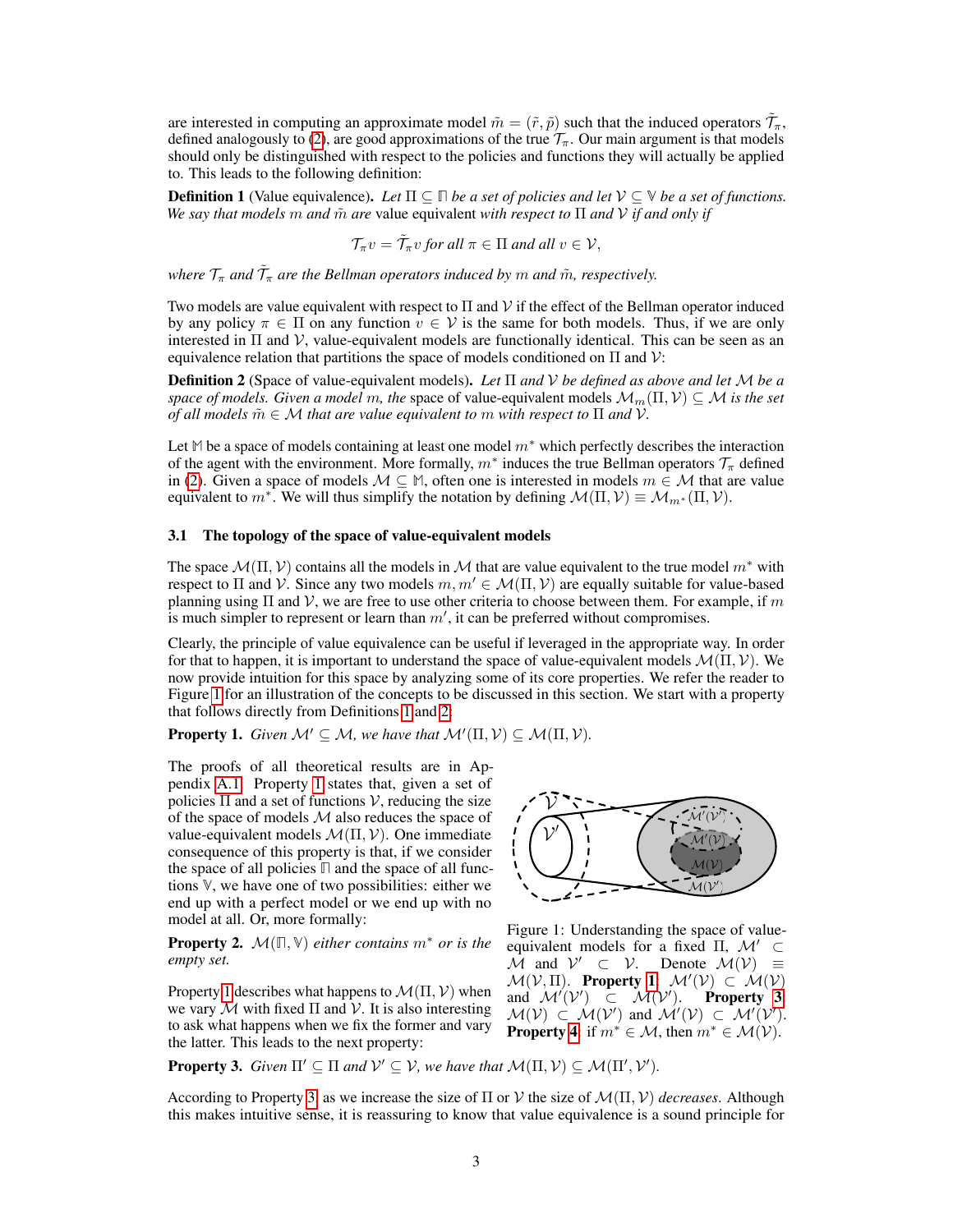model selection, since by adding more policies to  $\Pi$  or more values to  $\mathcal V$  we can progressively restrict the set of feasible solutions. Thus, if  $M$  contains the true model, we eventually pin it down. Indeed, in this case the true model belongs to *all* spaces of value equivalent models, as formalized below:

**Property 4.** *If*  $m^* \in \mathcal{M}$ , *then*  $m^* \in \mathcal{M}(\Pi, \mathcal{V})$  *for all*  $\Pi$  *and all*  $\mathcal{V}$ *.* 

#### 3.2 A basis for the space of value-equivalent models

As discussed, it is possible to use the sets  $\Pi$  and  $\mathcal V$  to control the size of  $\mathcal M(\Pi, \mathcal V)$ . But what exactly is the effect of  $\Pi$  and  $V$  on  $\mathcal{M}(\Pi, V)$ ? How much does  $\mathcal{M}(\Pi, V)$  decrease in size when we, say, add one function to  $V$ ? In this section we address this and similar questions.

We start by showing that, whenever a model is value equivalent to  $m^*$  with respect to discrete  $\Pi$  and  $\mathcal V$ , it is automatically value equivalent to  $m^*$  with respect to much larger sets. In order to state this fact more concretely we will need two definitions. Given a discrete set  $H$ , we define span( $H$ ) as the set formed by all linear combinations of the elements in  $H$ . Similarly, given a discrete set  $H$  in which each element is a function defined over a domain  $X$ , we define the *pointwise span* of  $H$  as

$$
p\text{-span}(\mathcal{H}) \equiv \left\{ h : h(x) = \sum_{i} \alpha_{xi} h_i(x) \right\}, \text{ with } \alpha_{xi} \in \mathbb{R} \text{ for all } x \in \mathcal{X}, i \in \{1, \dots, |\mathcal{H}|\} \quad (3)
$$

where  $h_i \in \mathcal{H}$ . Pointwise span can alternatively be characterized by considering each element in the domain separately:  $g \in p\text{-span}(\mathcal{H}) \iff g(x) \in \text{span}\{h(x) : h \in \mathcal{H}\}\$  for all  $x \in \mathcal{X}$ . Equipped with these concepts we present the following result:

**Proposition 1.** *For discrete*  $\Pi$  *and*  $V$ *, we have that*  $\mathcal{M}(\Pi, V) = \mathcal{M}(p\text{-span}(\Pi) \cap \Pi$ , span( $V$ )).

Proposition 1 provides one possible answer to the question posed at the beginning of this section: the contraction of  $\mathcal{M}(\Pi, \mathcal{V})$  resulting from the addition of one policy to  $\Pi$  or one function to  $\mathcal{V}$  depends on their effect on  $p\text{-span}(\Pi)$  and  $\text{span}(\mathcal{V})$ . For instance, if a function v can be obtained as a linear combination of the functions in  $V$ , adding it to this set will have no effect on the space of equivalent models  $\mathcal{M}(\Pi, \mathcal{V})$ . More generally, Proposition 1 suggests a strategy to *build* the set  $\mathcal{V}$ : one should find a set of functions that form a basis for the space of interest. When  $S$  is finite, for example, having V be a basis for  $\mathbb{R}^{|S|}$  means that the value equivalence principle will apply to every function  $v \in \mathbb{R}^{|S|}$ . The same reasoning applies to Π. In fact, because  $p$ -span(Π) grows independently pointwise, it is relatively simple to build a set  $\Pi$  that covers the space of policies one is interested in. In particular, when A is finite, it is easy to define a set  $\Pi$  for which  $p$ -span( $\Pi$ )  $\supseteq \Pi$ : it suffices to have for every state-action pair  $(s, a) \in S \times A$  at least one policy  $\pi \in \Pi$  such that  $\pi(a|s) = 1$ . This means that we can apply the value equivalence principle to the entire set  $\Pi$  using  $|A|$  policies only.

Combining Proposition 1 and Property 2 we see that by defining  $\Pi$  and  $\mathcal V$  appropriately we can focus on the subset of  $M$  whose models perfectly describe the environment:

**Remark 1.** *If*  $\Box$   $\Box$   $p$ -span( $\Pi$ ) *and*  $\mathbb{V} = \text{span}(\mathcal{V})$ *, then*  $\mathcal{M}(\Pi, \mathcal{V}) = m^*$  *or*  $\mathcal{M}(\Pi, \mathcal{V}) = \emptyset$ *.* 

We have shown how  $\Pi$  and  $V$  have an impact on the number of value equivalent models in  $\mathcal{M}(\Pi, V)$ ; to make the discussion more concrete, we now focus on a specific model space  $M$  and analyze the rate at which this space shrinks as we add more elements to  $\Pi$  and  $\mathcal V$ . Before proceeding we define a set of functions H as *pointwise linearly independent* if  $h \notin p$ -span $(\mathcal{H} \setminus \{h\})$  for all  $h \in \mathcal{H}$ .

Suppose both S and A are finite. In this case a model can be defined as  $m = (r, P)$ , where  $r \in \mathbb{R}^{|\mathcal{S}||\mathcal{A}|}$  and  $P \in \mathbb{R}^{|\mathcal{S}| \times |\mathcal{S}| \times |\mathcal{A}|}$ . A policy can then be thought of as a vector  $\pi \in \mathbb{R}^{|\mathcal{S}||\mathcal{A}|}$ . We denote the set of all transition matrices induced by transition kernels as P. To simplify the analysis we will consider that r is known and we are interested in finding a model  $P \in \mathbb{P}$ . In this setting, we write  $\mathbb{P}(\Pi, \mathcal{V})$  to denote the set of transition matrices that are value equivalent to the true transition matrix  $\vec{P}^*$ . We define the dimension of a set X as the lowest possible Hamel dimension of a vector-space enclosing some translated version of it:  $\dim[\mathcal{X}] = \min_{\mathcal{W}, c \in W(\mathcal{X})} \mathcal{H}\text{-dim}[\mathcal{W}]$ where  $W(\mathcal{X}) = \{(\mathcal{W}, c) : \mathcal{X} + c \subseteq \mathcal{W}\}\$ , W is a vector-space, c is an offset and  $\mathcal{H}\text{-dim}\left[\cdot\right]$  denotes the Hamel dimension. Recall that the Hamel dimension of a vector-space is the size of the smallest set of mutually linearly independent vectors that spans the space (this corresponds to the usual notion of dimension, that is, the minimal number of coordinates required to uniquely specify each point). So, under no restrictions imposed by  $\Pi$  and  $V$ , we have that  $\dim[\mathbb{P}] = (|\mathcal{S}|-1)|\mathcal{S}||\mathcal{A}|$ . We now show how fast the size of  $\mathbb{P}(\Pi, V)$  decreases as we extend the ranges of  $\Pi$  and  $V$ :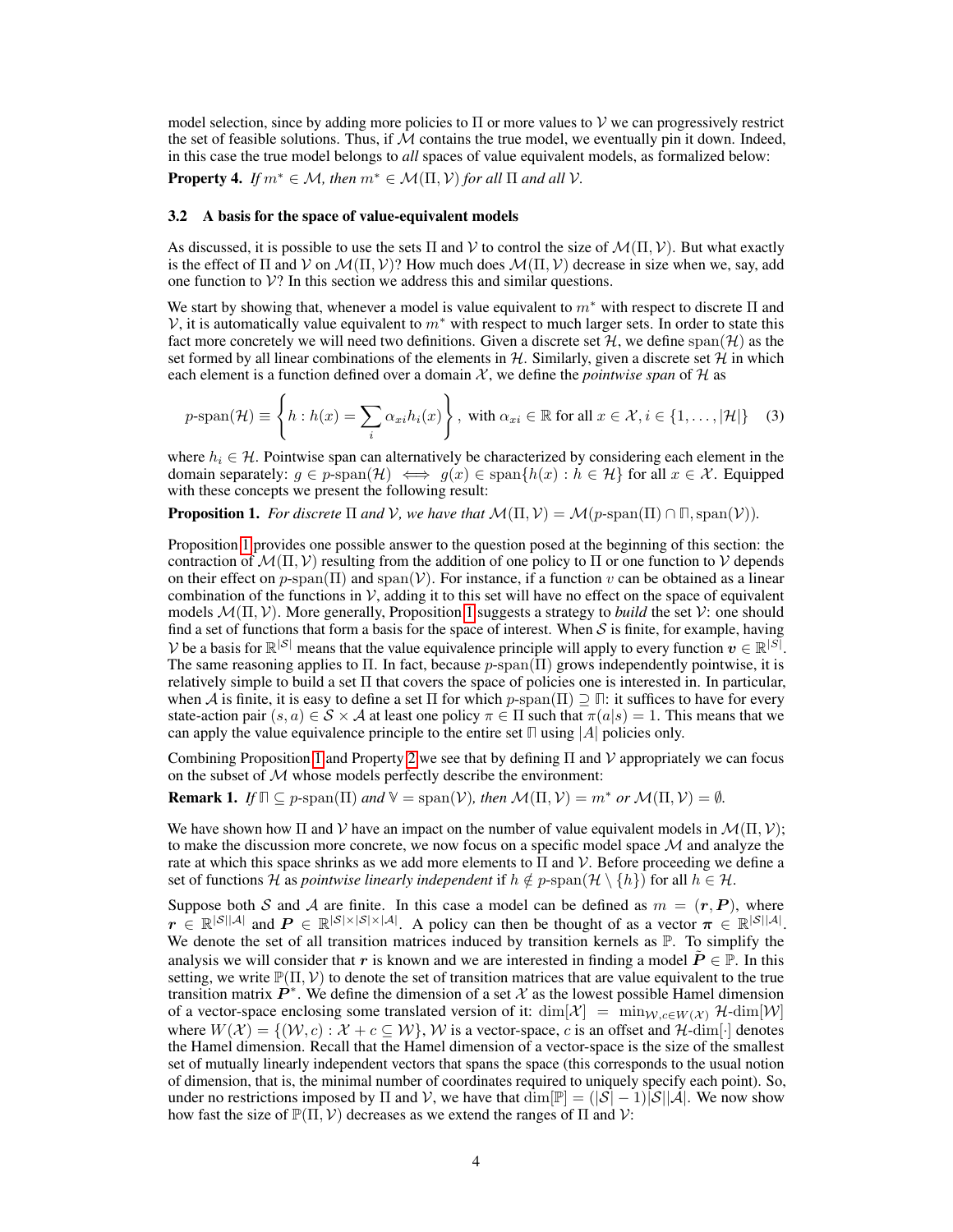**Proposition 2.** Let  $\Pi$  be a set of  $m$  pointwise linearly independent policies  $\pi_i \in \mathbb{R}^{|S||A|}$  and let  $V$ *be a set of k linearly independent vectors*  $v_i \in \mathbb{R}^{|S|}$ . Then,

$$
\dim [\mathbb{P}(\Pi, V)] \leq |\mathcal{S}| (|\mathcal{S}||\mathcal{A}| - mk).
$$

Interestingly, Proposition 2 shows that the elements of  $\Pi$  and  $\mathcal V$  interact in a multiplicative way: when there are m pointwise linearly independent policies, enlarging  $V$  with a single function v that is linearly independent of its counterparts will decrease the bound on the dimension of  $\mathbb{P}(\Pi, V)$  by a factor of m. This makes intuitive sense if we note that by definition  $m \leq |\mathcal{A}|$ : for an expressive enough  $\Pi$ , each  $v \in V$  will provide information about the effect of all actions in  $a \in A$ . Conversely, because span(V) =  $k \leq |\mathcal{S}|$ , we can only go so far in pinning down the model when  $m < |\mathcal{A}|$  which also makes sense, since in this case we cannot possibly know about the effect of all actions, no matter how big V is. Note that when  $m = |\mathcal{A}|$  and  $k = |\mathcal{S}|$  the space  $\mathbb{P}(\Pi, V)$  reduces to  $\{P^*\}.$ 

#### 4 Model learning based on the value-equivalence principle

We now discuss how the principle of value equivalence can be incorporated into model-based RL. Often in model-based RL one learns a model  $\tilde{m} = (\tilde{r}, \tilde{p})$  without taking the space  $\mathcal{M}(\Pi, \mathcal{V})$ into account. The usual practice is to cast the approximations  $\tilde{r} \approx r$  and  $\tilde{p} \approx p$  as optimization problems over a model-space M that do not involve the sets  $\Pi$  and  $\mathcal V$ . Given a space  $\mathcal R$  of possible approximations  $\tilde{r}$ , we can formulate the approximation of the rewards as  $\operatorname{argmin}_{\tilde{r}\in\mathcal{R}}\ell_r(r,\tilde{r})$ , where  $\ell_r$  is a loss function that measures the dissimilarity between r and  $\tilde{r}$ . The approximation of the transition dynamics can be formalized in an analogous way:  $\operatorname{argmin}_{\tilde{p} \in \mathcal{P}} \ell_p(p, \tilde{p})$ , where  $\mathcal P$  is the space of possible approximations  $\tilde{p}$ .

A common choice for  $\ell_r$  is

$$
\ell_{r,\mathcal{D}}(r,\tilde{r}) \equiv \mathbb{E}_{(S,A)\sim\mathcal{D}}\left[ (r(S,A) - \tilde{r}(S,A))^2 \right],\tag{4}
$$

where D is a distribution over  $S \times A$ . The loss  $\ell_p$  is usually defined based on the principle of *maximum likelihood estimation* (MLE):

$$
\ell_{p,\mathcal{D}}(p,\tilde{p}) \equiv \mathbb{E}_{(S,A)\sim\mathcal{D}}\left[\mathcal{D}_{\mathrm{KL}}(p(\cdot|S,A)||\tilde{p}(\cdot|S,A))\right],\tag{5}
$$

where  $D_{KL}$  is the Kullback-Leibler (KL) divergence. Since we normally do not have access to r and  $p$ , the losses (4) and (5) are usually minimized using transitions sampled from the environment [38]. There exist several other criteria to approximate  $p$  based on state transitions, such as maximum  $a$ posteriori estimation, maximum entropy estimation, and Bayesian posterior inference [13]. Although we focus on MLE for simplicity, our arguments should extend to these other criteria as well.

Both (4) and (5) have desirable properties that justify their widespread adoption [24]. However, we argue that ignoring the future use of  $\tilde{r}$  and  $\tilde{p}$  may not always be the best choice [22, 15]. To illustrate this point, we now show that, by doing so, one might end up with an approximate model when an exact one were possible. Let  $\mathcal{P}(\Pi, \mathcal{V})$  be the set of value equivalent transition kernels in  $\mathcal{P}$ . Then,

**Proposition 3.** The maximum-likelihood estimate of  $p^*$  in  $P$  may not belong to a  $P(\Pi, V) \neq \emptyset$ .

Proposition 3 states that, even when there exist models in  $\mathcal P$  that are value equivalent to  $p^*$  with respect to  $\Pi$  and  $V$ , the minimizer of (5) may not be in  $\mathcal{P}(\Pi, V)$ . In other words, even when it is possible to perfectly handle the policies in  $\Pi$  and the values in  $\mathcal V$ , the model that achieves the smallest MLE loss will do so only approximately. This is unsurprising since the loss (5) is agnostic of  $\Pi$  and V, providing instead a model that represents a compromise across all policies **Π** and all functions **V**.

We now define a value-equivalence loss that explicitly takes into account the sets  $\Pi$  and  $\mathcal{V}$ :

$$
\ell_{\Pi,\mathcal{V}}(m^*,\tilde{m}) \equiv \sum_{\pi \in \Pi} \sum_{v \in \mathcal{V}} ||\mathcal{T}_{\pi}v - \tilde{\mathcal{T}}_{\pi}v||, \tag{6}
$$

where  $\tilde{\mathcal{T}}_\pi$  are Bellman operators induced by  $\tilde{m}$  and  $||\cdot||$  is a norm. Given (6), the problem of learning a model based on the value equivalence principle can be formulated as  $\operatorname{argmin}_{\tilde{m}\in\mathcal{M}}\ell_{\Pi,\mathcal{V}}(m^*,\tilde{m})$ .

As noted above, we usually do not have access to  $\mathcal{T}_{\pi}$ , and thus the loss (6) will normally be minimized based on sample transitions. Let  $S_{\pi} \equiv \{(s_i^{\pi}, a_i^{\pi}, r_i^{\pi}, \hat{s}_i^{\pi}) | i = 1, 2, ..., n^{\pi} \}$  be  $n^{\pi}$  sample transitions associated with policy  $\pi \in \Pi$ . We assume that the initial states  $s_i^{\pi}$  were sampled according to some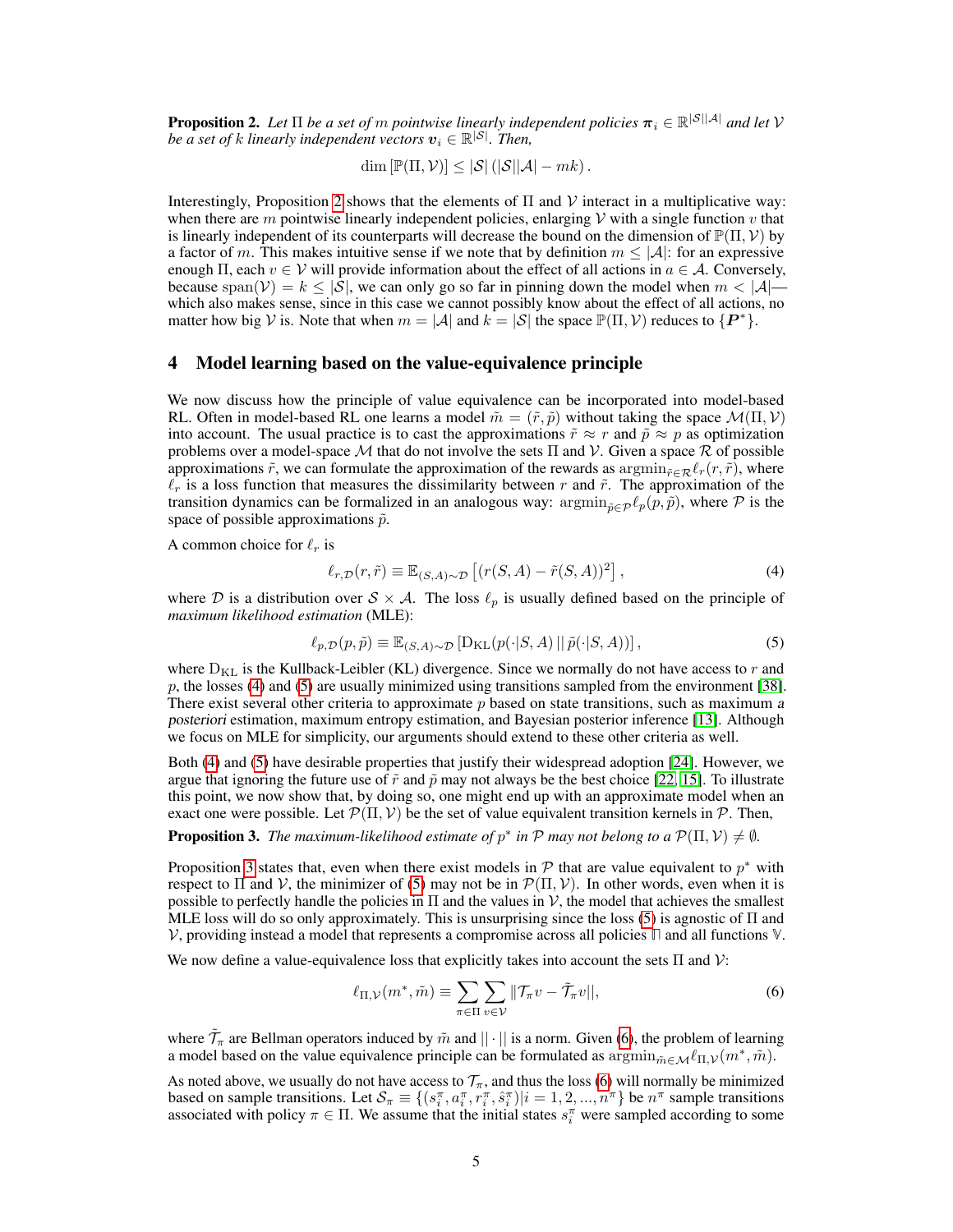distribution  $\mathcal{D}'$  over S and the actions were sampled according to the policy  $\pi$ ,  $a_i^{\pi} \sim \pi(\cdot|s_i^{\pi})$  (note that  $\mathcal{D}'$  can be the distribution resulting from a direct interaction of the agent with the environment). When  $\|\cdot\|$  appearing in (6) is a p-norm, we can write its empirical version as

$$
\ell_{\Pi,\mathcal{V},\mathcal{D}'}(m^*,\tilde{m}) \equiv \sum_{\pi \in \Pi} \sum_{v \in \mathcal{V}} \sum_{s \in \mathcal{S}'_{\pi}} \left[ \frac{\sum_{i=1}^{n^{\pi}} \mathbb{1}\{s_i^{\pi} = s\} (r_i^{\pi} + \gamma v(\hat{s}_i^{\pi}))}{\sum_{i=1}^{n^{\pi}} \mathbb{1}\{s_i^{\pi} = s\}} - \tilde{\mathcal{T}}_{\pi} v[s] \right]^p, \tag{7}
$$

where  $S'_\pi$  is a set containing only the initial states  $s_i^\pi \in S_\pi$  and  $\mathbb{1}\{\cdot\}$  is the indicator function. We argue that, when we know policies  $\Pi$  and functions  $\mathcal{V}$  that are sufficient for planning, the appropriate goal for model-learning is to minimize the value-equivalence loss (6). As shown in Proposition 3, the model  $\tilde{m}$  that minimizes (4) and (5) may not achieve zero loss on (6) even when such a model exists in M. In general, though, we should not expect there to be a model  $\tilde{m} \in \mathcal{M}$  that leads to zero value-equivalence loss. Even then, value equivalence may lead to a better model than conventional counterparts (see Figure 2 for intuition and Appendix A.1.2 for a concrete example).

#### 4.1 Restricting the sets of policies and functions

The main argument of this paper is that, rather than learning a model that suits all policies **Π** and all functions **V**, we should instead focus on the sets of policies  $\Pi$  and functions  $V$  that are necessary for planning. But how can we know these sets a priori? We now show that it is possible to exploit structure on both the *problem* and the *solution* sides.

First, we consider structure in the *problem*. Suppose we had access to the true model  $m^*$ . Then, given an initial function  $v$ , a value-based planning algorithm that makes use of  $m^*$  will generate a sequence of functions  $\vec{\mathcal{V}}_v \equiv \{v_1, v_2, ...\}$  [10]. Clearly, if we replace  $m^*$  with any model in  $\mathcal{M}(\mathbb{F}, \vec{\mathcal{V}}_v)$ , the behavior of the algorithm starting from  $v$  remains unaltered. This allows us to state the following:

**Proposition 4.** *Suppose*  $v \in V' \implies T_\pi v \in V'$  *for*  $all \ \bar{\pi} \in \mathbb{R}.$  Let  $p\text{-span}(\Pi) \supseteq \mathbb{R}$  *and*  $\text{span}(\mathcal{V}) = \mathcal{V}'.$ *Then, starting from any*  $v' \in V'$ , any  $\tilde{m} \in \mathcal{M}(\Pi, V)$ *yields the same solution as* m<sup>∗</sup> *.*



Figure 2: When the hypothesis space  $\mathcal{M}'$  and the space of value-equivalent models  $\mathcal{M}(\mathcal{V})$ intersect, the resulting model  $\tilde{m}_{VE}$  has zero loss (6), while the corresponding MLE model  $\tilde{m}_{MLE}$  may not (Proposition 3). But even when  $\mathcal{M}'$  and  $\mathcal{M}(\mathcal{V}')$  do not intersect, the resulting  $\tilde{m}'_{\text{VE}}$  can outperform  $\tilde{m}_{\text{MLE}}$  with the appropriate choices of  $\Pi$  and  $\mathcal V$ , as we illustrate in the experiments of Section 5.

Because  $\mathcal{T}_{\pi}$  are contraction mappings, it is always possible to define a  $\mathcal{V}' \subset \mathbb{V}$  such that the condition of Proposition 4 holds: we only need to make  $\mathcal{V}'$  sufficiently large to encompass v and the operators' fixed points. But in some cases there exist more structured  $V'$ : in Appendix A.1 we give an example of a finite state-space MDP in which a sequence  $v_1, v_2 = \mathcal{T}_{\pi} v_1, v_3 = \mathcal{T}_{\pi'} v_2, ...$  that reaches a specific k-dimensional subspace of  $\mathbb{R}^{|S|}$  stays there forever. The value equivalence principle provides a mechanism to exploit this type of structure, while conventional model-learning approaches, like MLE, are oblivious to this fact. Although in general we do not have access to  $\mathcal{V}'$ , in some cases this set will be revealed through the very process of enforcing value equivalence. For example, if  $\tilde{m}$  is being learned online based on a sequence  $v_1, v_2 = \mathcal{T}_{\pi}v_1, v_3 = \mathcal{T}_{\pi'}v_2, ...,$  as long as the sequence reaches a  $v_i \in V'$  we should expect  $\tilde{m}$  to eventually specialize to  $V'$  [13, 33].

Another possibility is to exploit geometric properties of the *value functions*  $\vec{V}_v$ . It is known that the set of all value functions of a given MDP forms a polytope  $\ddot{\mathcal{V}} \subset \mathbb{V}$  [11]. Even though the sequence  $\vec{\mathcal{V}}_v$ an algorithm generates may not be strictly inside the polytope  $\dot{V}$ , this set can still serve as a reference in the definition of  $V$ . For example, based on Proposition 1, we may want to define a  $V$  that spans as much of the polytope  $\ddot{V}$  as possible [5]. This suggests that the functions in V should be actual value functions  $v_\pi$  associated with policies  $\pi \in \mathbb{R}$ . In Section 5 we show experiments that explore this idea.

We now consider structure in the *solution*. Most large-scale applications of model-based RL use function approximation. Suppose the agent can only represent policies  $\pi \in \Pi$  and value functions  $v \in \tilde{\mathcal{V}}$ . Then, a value equivalent model  $\tilde{m} \in \mathcal{M}(\tilde{\Pi}, \tilde{\mathcal{V}})$  is as good as any model. To build intuition, suppose the agent uses state aggregation to approximate the value function. In this case two models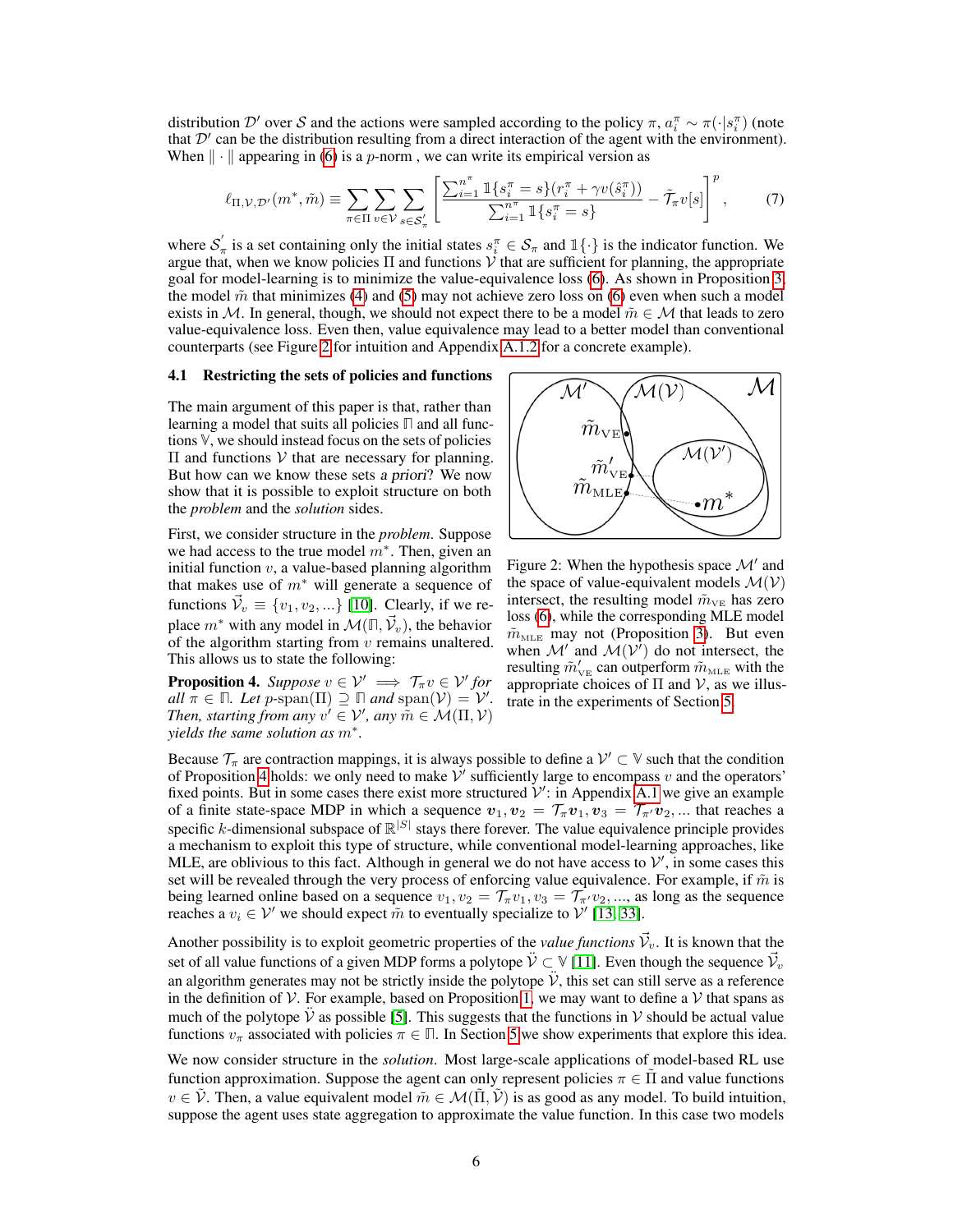with the same transition probabilities between clusters of states are indistinguishable from the agent's point of view. It thus makes sense to build  $V$  using piecewise-constant functions that belong to the space of function representable by the agent,  $v \in \tilde{\mathcal{V}}$ . The following remark generalises this intuition:

Remark 2. *Suppose the agent represents the value function using a linear function approximation:*  $\tilde{\mathcal{V}}=\{\tilde{v}\,|\,\tilde{v}(s)=\sum_{i=1}^d\phi_i(s)w_i\},$  where  $\phi_i:\mathcal{S}\mapsto\mathbb{R}$  are fixed features and  $\boldsymbol{w}\in\mathbb{R}^d$  are learnable *parameters. In addition, suppose the agent can only represent policies*  $\pi \in \tilde{\Pi}$ *. Then, Proposition 1 implies that if we use the features themselves as the functions adopted with value equivalence,*  $\mathcal{V}=\{\phi_i\}_{i=1}^d$ , we have that  $\mathcal{M}(\tilde{\Pi}, \{\phi_i\}_{i=1}^d) = \mathcal{M}(\tilde{\Pi}, \tilde{\mathcal{V}})$ . In other words, models that are value *equivalent with respect to the features are indiscernible to the agent.*

According to the remark above, when using linear function approximation, a model that is value equivalent with respect to the approximator's features will perform no worse than any other model. This prescribes a concrete way to leverage the value equivalence principle in practice, since the set of functions  $V$  is automatically defined by the choice of function approximator. Note that, although the remark is specific to linear value function approximation, it applies equally to linear and non-linear models (this is in contrast with previous work showing the equivalence between model-free RL using linear function approximation and model-based RL with a linear model for expected features [27, 38]). The principle of finding a basis for  $\hat{V}$  also extends to non-linear value function approximation, though in this case it is less clear how to define a set  $V$  that spans  $V$ . One strategy is to *sample* the functions to be included in V from the set  $\tilde{V}$  of (non-linear) functions the agent can represent. Despite its simplicity, this strategy can lead to good performance in practice, as we show next.

# 5 Experiments

We now present experiments illustrating the usefulness of the value equivalence principle in practice. Specifically, we compare models computed based on value equivalence (VE) with models resulting from maximum likelihood estimation (MLE). All our experiments followed the same protocol:  $(i)$ we collected sample transitions from the environment using a policy that picks actions uniformly at random,  $(ii)$  we used this data to learn an approximation  $\tilde{r}$  using (4) as well as approximations  $\tilde{p}$  using either MLE (5) or VE (7), (iii) we learned a policy  $\tilde{\pi}$  based on  $\tilde{m} = (\tilde{r}, \tilde{p})$ , and (iv) we evaluated  $\tilde{\pi}$  on the actual environment. The specific way each step was carried out varied according to the characteristics of the environment and function approximation used; see App. A.2 for details.

One of the central arguments of this paper is that the value equivalence principle can yield a better allocation of the limited resources of model-based agents. In order to verify this claim, we varied the representational capacity of the agent's models  $\tilde{m}$  and assessed how well MLE and VE performed under different constraints. As discussed, VE requires the definition of two sets:  $\Pi$  and  $V$ . It is usually easy to define a set of policies  $\Pi$  such that  $p$ -span( $\Pi$ )  $\supseteq \Pi$ ; since all the environments used in our experiments have a finite action space A, we accomplished that by defining  $\Pi = \{\pi^a\}_{a \in \mathcal{A}}$  where  $\pi^a(a|s) = 1$  for all  $s \in S$ . We will thus restrict our attention to the impact of the set of functions V.

As discussed, one possible strategy to define  $V$  is to use actual value functions in an attempt to span as much as possible of the value polytope  $\hat{V}$  [5]. Figure 3 shows results of VE when using this strategy. Specifically, we compare VE's performance with MLE's on two well known domains: "four rooms" [37] and "catch" [25]. For each domain, we show two types of results: we either fix the capacity of the model  $\tilde{p}$  and vary the size of V or vice-versa (in the Appendix we show results with all possible combinations of model capacities and sizes of  $V$ ). Note how the models produced by VE outperform MLE's counterparts across all scenarios, and especially so under stricter restrictions on the model. This corroborates our hypothesis that VE yields models that are tailored to future use.

Another strategy to define V is to use functions from  $\tilde{V}$ , the space of functions representable by the agent, in order to capture as much as possible of this space. In Figure 4 we compare VE using this strategy with MLE. Here we use as domains catch and "cart-pole" [4] (but see Appendix for the same type of result on the four-rooms environment). As before, VE largely outperforms MLE, in some cases with a significant improvement in performance. We call attention to the fact that in cart-pole we used neural networks to represent both the transition models  $\tilde{p}$  and the value functions  $\tilde{v}$ , which indicates that VE can be naturally applied with nonlinear function approximation.

It is important to note the broader significance of our experiments. While our theoretical analysis of value equivalence focused on the case where  $M$  contained a value equivalent model, this is not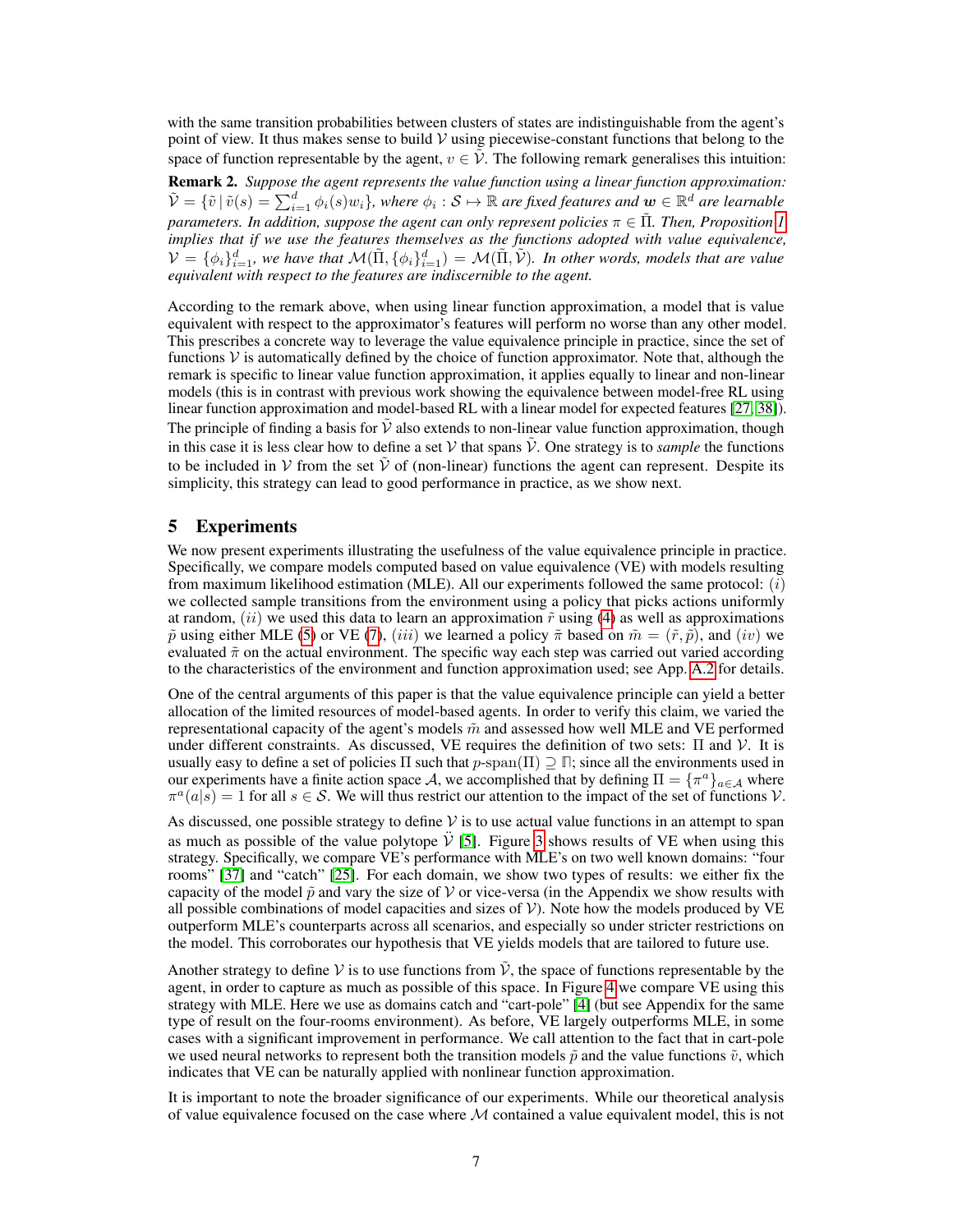

Figure 3: Results with  $V$  composed of true value functions of randomly-generated policies. The models  $\tilde{p}$  are rank-constrained transition matrices  $\tilde{P} = DK$ , with  $D \in \mathbb{R}^{\tilde{|S|} \times k}$ ,  $K \in \mathbb{R}^{k \times |S|}$ , and  $k < |\mathcal{S}|$ . Error bars are one standard deviation over 30 runs.



Figure 4: Results with V composed of functions sampled from the agent's representational space  $\dot{V}$ .  $(a-b)$  Functions in V are the features of the linear function approximation (state aggregation), as per Remark 2. Models  $\tilde{p}$  are rank-constrained transition matrices (cf. Figure 3). (c–d) Functions in V are randomly-generated neural networks. Models  $\tilde{p}$  are neural networks with rank-constrained linear transformations between layers (Appendix A.2). Error bars are one standard deviation over 30 runs.

guaranteed in practice. Our experiments illustrate that, in spite of lacking such a guarantee, we see a considerable gap in performance between VE and MLE, indicating that VE models still offer a strong benefit. Our goal here was to provide insight into the value equivalence principle; in the next section we point to prior work to demonstrate the utility of value equivalence in large-scale settings.

## 6 The value-equivalence principle in practice

Recently, there have been several successful empirical works that can potentially be understood as applications of the value-equivalence principle, like Silver et al.'s [34] *Predictron*, Oh et al.'s [26] *Value Prediction Networks*, Farquhar et al.'s [16] *TreeQN*, and Schrittwieser et al.'s [33] *MuZero*. Specifically, the model-learning aspect of these prior methods can be understood, with some abuse of notation, as a value equivalence principle of the form  $Tv = \tilde{T}v$ , where  $\tau$  is a Bellman operator applied with the true model  $m^*$  and  $\tilde{T}$  is a Bellman operator applied with an approximate model  $\tilde{m}$ .

There are many possible forms for the operators  $T$  and  $T$ . First, value equivalence can be applied to an uncontrolled Markov reward process; the resulting operator  $\mathcal{T}_{\pi}$  is analogous to having a single policy in Π. Second, it can be applied over *n* steps, using a Bellman operator  $\mathcal{T}_\pi^n$  that rolls the model forward *n* steps:  $\mathcal{T}_{\pi}^{n}[v](s) = \mathbb{E}_{\pi}[R_{t+1} + ... + \gamma^{n-1}R_{t+n} + \gamma^{n}v_{\pi}(S_{t+n})|S_t = s]$ , or a  $\lambda$ -weighted average  $\mathcal{T}_{\pi}^{\lambda}$  [6]. Third, a special case of the *n*-step operator  $\mathcal{T}_{a_1...a_n}$  can be applied to an open-loop action sequence  $\{a_1, ..., a_n\}$ . Fourth, it can be applied to the Bellman optimality operator,  $\mathcal{T}_{G_v}$ , where  $G_v$  is the "greedy" policy induced by v defined as  $G_v(a|s) = \mathbb{1}\{a = \text{argmax}_a \mathbb{E}[R + \gamma v(\breve{S}^t)|s, a']\}$ . This idea can also be extended to an *n*-step greedy search operator,  $\overline{\gamma}_{G_v^n}[v](s) = \max_{a_1,\dots,a_n} \mathbb{E}[R_{t+1} +$  $... + \gamma^{n-1} R_{t+n} + \gamma^n v(S_{t+n}) | S_t = s, A_t = a_1, ..., A_{t+n} = a_n].$  Finally, instead of applying value equivalence over a fixed set of value functions V, we can have a set  $V_t$  that varies over time—for example,  $V_t$  can be a singleton with an estimate of the value function of the current greedy policy.

The two operators  $\mathcal T$  and  $\tilde T$  can also differ. For example, on the environment side we can use the optimal value function, which can be interpreted as  $\hat{\tau}^{\infty}v = v^*$  [40, 34], while the approximate operator can be  $\tilde{\mathcal{T}}_{\pi}^{\lambda}$  [34] or  $\tilde{\mathcal{T}}_{G_{v_t}}^n$  [40]. We can also use approximate values  $\tilde{\mathcal{T}}v \approx \mathcal{T}v'$  where  $v' \approx v$ ,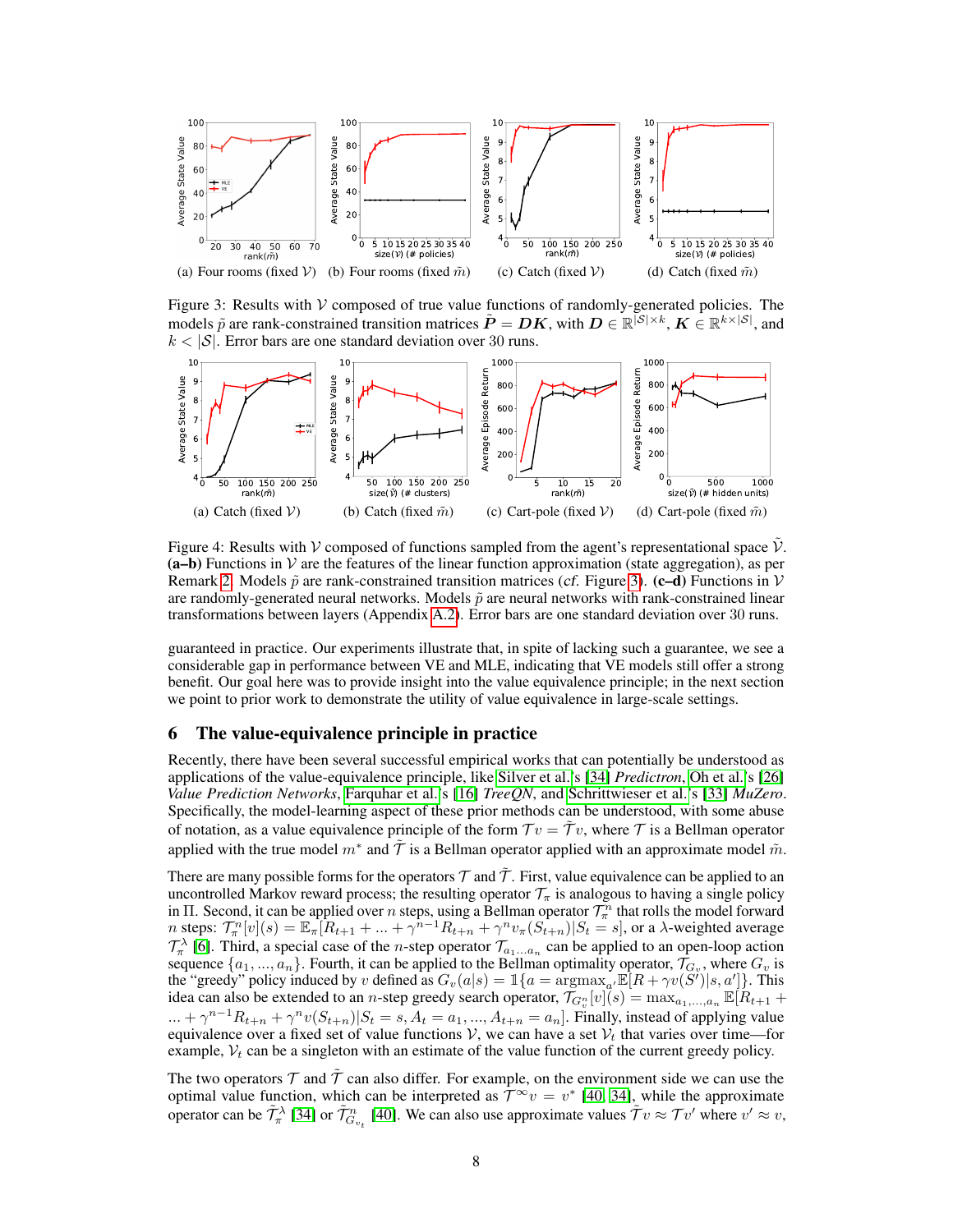for example by applying *n*-step operators to approximate value functions,  $\tilde{\mathcal{T}}^n v \approx \mathcal{T}^n v' = \mathcal{T}^n \mathcal{T}^k v =$  $\mathcal{T}^{n+k}v$  [26, 33] or  $\tilde{\mathcal{T}}^n v \approx \tilde{\mathcal{T}}^n v' = \mathcal{T}^n \tilde{\mathcal{T}}^k v$  [16], or even to approximate policies,  $\tilde{\mathcal{T}}^n v_a \approx \mathcal{T}^n v'_a$ <br>where  $v_a = \pi(a|s) \approx \pi'(a|s) = v'_a$  for all  $a \in \mathcal{A}$  [33]. The table below characteri value equivalence principle used in prior work. We conjecture that this captures the essential idea underlying each method for model-learning, acknowledging that we ignore many important details.

| <b>Algorithm</b> | Operator $\mathcal T$                        | Policies $\Pi$                           | Functions $V$                                                          |
|------------------|----------------------------------------------|------------------------------------------|------------------------------------------------------------------------|
| Predictron [34]  | $\tilde{\mathcal{T}}^{\lambda}v_t$           | None                                     | Value functions for pseudo-rewards                                     |
| <b>VIN</b> [40]  | $\mathcal{T}^n_{G_{v_t}}v_t$                 | $G_{v_t}$                                | Value function                                                         |
| TreeQN $[16]$    | $\tilde{\mathcal{T}}_{G_{v_\star}^n}^n v_t$  | $G_{v_+}^n$                              | Value function                                                         |
| <b>VPN</b> [26]  | $\tilde{\mathcal{T}}_{a_1 \ldots a_n}^n v_t$ | ${a_1, , a_n} \sim \pi_t$ Value function |                                                                        |
| MuZero [33]      | $\mathcal{T}_{a_1a_n}^n v_t$                 |                                          | ${a_1, , a_n} \sim \pi_t$ Distributional value bins, policy components |

All of these methods, with the exception of VIN, sample the Bellman operator, rather than computing full expectations  $(c.f. (7))$ . In addition, all of the above methods jointly learn the state representation alongside a value-equivalent model based upon that representation. Only MuZero includes both many policies and many functions, which may be sufficient to approximately span the policy and function space required to plan in complex environments; this perhaps explains its stronger performance.

# 7 Related work

Farahmand et al.'s [14, 15] *value-aware model learning* (VAML) is based on a premise similar to ours. They study a robust variant of (6) that considers the worst-case choice of  $v \in V$  and provide the gradient when the value-function approximation  $\tilde{v}$  is linear and the model  $\tilde{p}$  belongs to the exponential family. Later, Farahmand [13] also considered the case where the model is learned iteratively. Both versions of VAML come with finite sample-error upper bound guarantees [14, 15, 13]. More recently, Asadi et al. [2] showed that minimizing the VAML objective is equivalent to minimizing the Wasserstein metric. Abachi et al. [1] applied the VAML principle to policy gradient methods. The theory of VAML is complementary to ours: we characterise the space of value-equivalent models, while VAML focuses on the solution and analysis of the induced optimization problem.

Joseph et al. [22] note that minimizing prediction error is not the same as maximizing the performance of the resulting policy, and propose an algorithm that optimizes the parameters of the model rather than the policy's. Ayoub et al. [3] proposes an algorithm that keeps a set of models that are consistent with the most recent value function estimate. They derive regret bounds for the algorithm which suggest that value-targeted regression estimation is both sufficient and efficient for model-based RL.

More broadly, other notions of equivalence between MDPs have been proposed in the literature [12, 28, 20, 31, 17, 23, 41, 29, 8, 42]. Any notion of equivalence over states can be recast as a form of state aggregation; in this case the functions mapping states to clusters can (and probably should) be used to enforce value equivalence (Remark 2). But the principle of value equivalence is more general: it can be applied with function approximations other than state aggregation and can be used to exploit structure in the problem even when there is no clear notion of state abstraction (Appendix A.1.2).

In this paper we have assumed that the agent has access to a well-defined notion of state  $s \in \mathcal{S}$ . More generally, the agent only receives observations from the environment and must construct its own state function—that is, a mapping from histories of observations to features representing states. This is an instantiation of the problem known as *representation learning* [43, 21, 9, 18, 45, 44, 19, 7]. An intriguing question which arises in this context is whether a model learned through value equivalence induces a space of "compatible" state representations, which would suggest that the loss (6) could also be used for representation learning. This may be an interesting direction for future investigations.

# 8 Conclusion

We introduced the principle of value equivalence: two models are value equivalent with respect to a set of functions and a set of policies if they yield the same updates of the former on the latter. Value equivalence formalizes the notion that models should be tailored to their future use and provides a mechanism to incorporate such knowledge into the model learning process. It also unifies some important recent work in the literature, shedding light on their empirical success. Besides helping to explain some past initiatives, we believe the concept of value equivalence may also give rise to theoretical and algorithmic innovations that leverage the insights presented.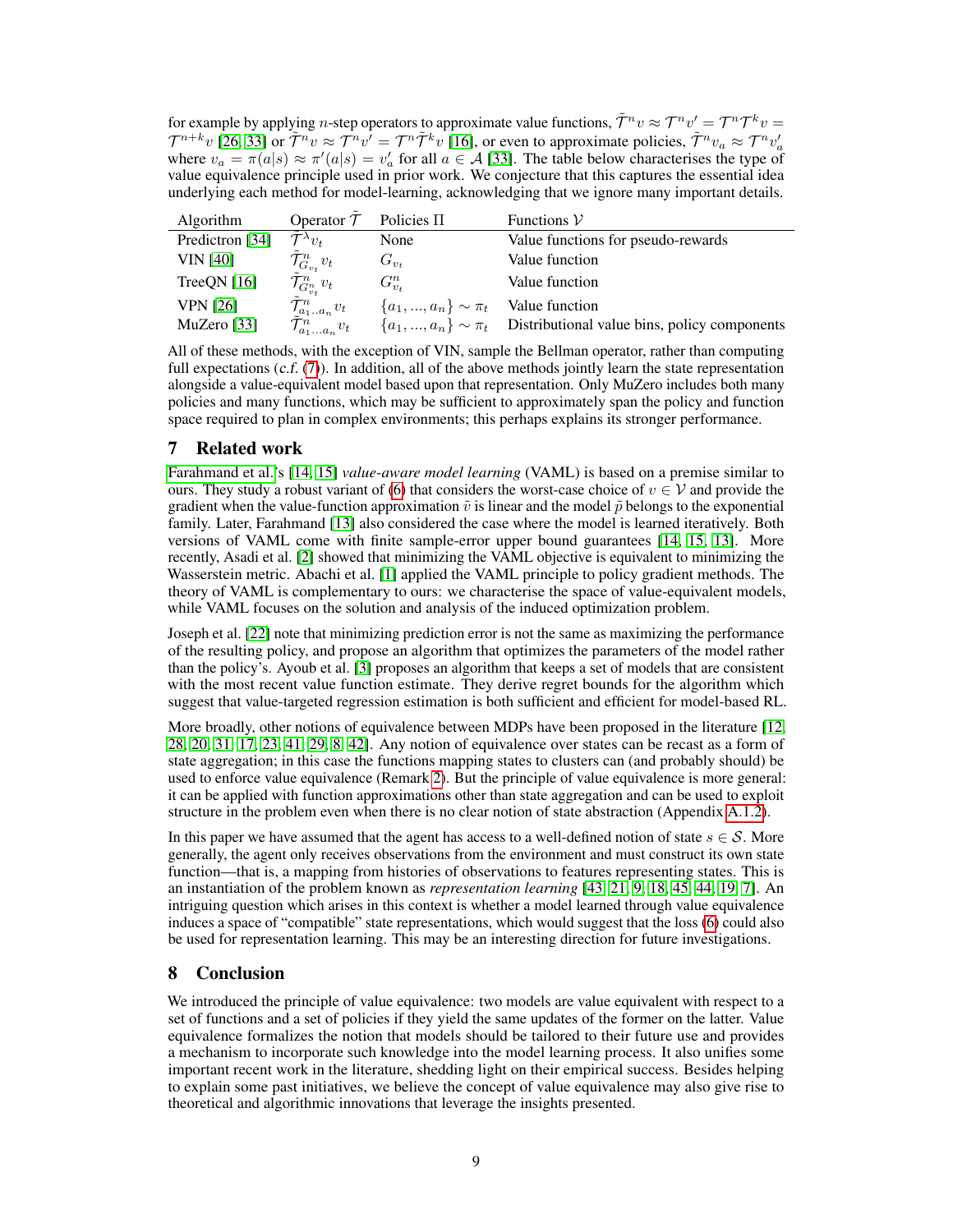#### Broader impact

The bulk of the research presented in this paper consists of foundational theoretical results about the learning of models for model-based reinforcement learning agents. While applications of these agents can have social impacts depending upon their use, our results merely serve to illuminate desirable properties of models and facilitate the subsequent training of agents using them. In short, this work is largely theoretical and does not present any foreseeable societal impact, except in the general concerns over progress in artificial intelligence.

## Acknowledgements

We would like to thank Gregory Farquhar and Eszter Vertes for the great discussions regarding the value equivalence principle. We also thank the anonymous reviewers for their comments and suggestions to improve the paper.

## References

- [1] Romina Abachi, Mohammad Ghavamzadeh, and Amir massoud Farahmand. Policy-Aware Model Learning for Policy Gradient Methods. *arXiv preprint cs.AI:2003.00030*, 2020.
- [2] Kavosh Asadi, Evan Cater, Dipendra Misra, and Michael L. Littman. Equivalence Between Wasserstein and Value-Aware Model-Based Reinforcement Learning. In *FAIM Workshop on Prediction and Generative Modeling in Reinforcement Learning*, 2018.
- [3] Alex Ayoub, Zeyu Jia, Csaba Szepesvári, Mengdi Wang, and Lin Yang. Model-Based Reinforcement Learning with Value-Targeted Regression. In *Proceedings of the International Conference on Machine Learning (ICML)*, 2020.
- [4] Andrew G. Barto, Richard S. Sutton, and Charles W Anderson. Neuronlike Adaptive Elements That Can Solve Difficult Learning Control Problems. *IEEE Transactions on Systems, Man, and Cybernetics*, pages 834–846, 1983.
- [5] Marc Bellemare, Will Dabney, Robert Dadashi, Adrien Ali Taiga, Pablo Samuel Castro, Nicolas Le Roux, Dale Schuurmans, Tor Lattimore, and Clare Lyle. A Geometric Perspective on Optimal Representations for Reinforcement Learning. In *Advances in Neural Information Processing Systems*, pages 4360–4371, 2019.
- [6] Dimitri P. Bertsekas and John N. Tsitsiklis. *Neuro-Dynamic Programming*. Athena Scientific, 1996.
- [7] Ondrej Biza, Robert Platt, Jan-Willem van de Meent, and Lawson LS Wong. Learning Discrete State Abstractions with Deep Variational Inference. *arXiv preprint arXiv:2003.04300*, 2020.
- [8] Pablo Samuel Castro. Scalable Methods for Computing State Similarity in Deterministic Markov Decision Processes. In *Proceedings of the AAAI Conference on Artificial Intelligence*, volume 34, pages 10069–10076, 2020.
- [9] Dane Corneil, Wulfram Gerstner, and Johanni Brea. Efficient Model-Based Deep Reinforcement Learning with Variational State Tabulation. *arXiv preprint arXiv:1802.04325*, 2018.
- [10] Will Dabney, André Barreto, Mark Rowland, Robert Dadashi, John Quan, Marc G. Bellemare, and David Silver. The Value-Improvement Path: Towards Better Representations for Reinforcement Learning, 2020.
- [11] Robert Dadashi, Adrien Ali Taiga, Nicolas Le Roux, Dale Schuurmans, and Marc G. Bellemare. The Value Function Polytope in Reinforcement Learning. In *Proceedings of the International Conference on Machine Learning (ICML)*, volume 97, pages 1486–1495, 2019.
- [12] Thomas Dean and Robert Givan. Model Minimization in Markov Decision Processes. In *AAAI/IAAI*, pages 106–111, 1997.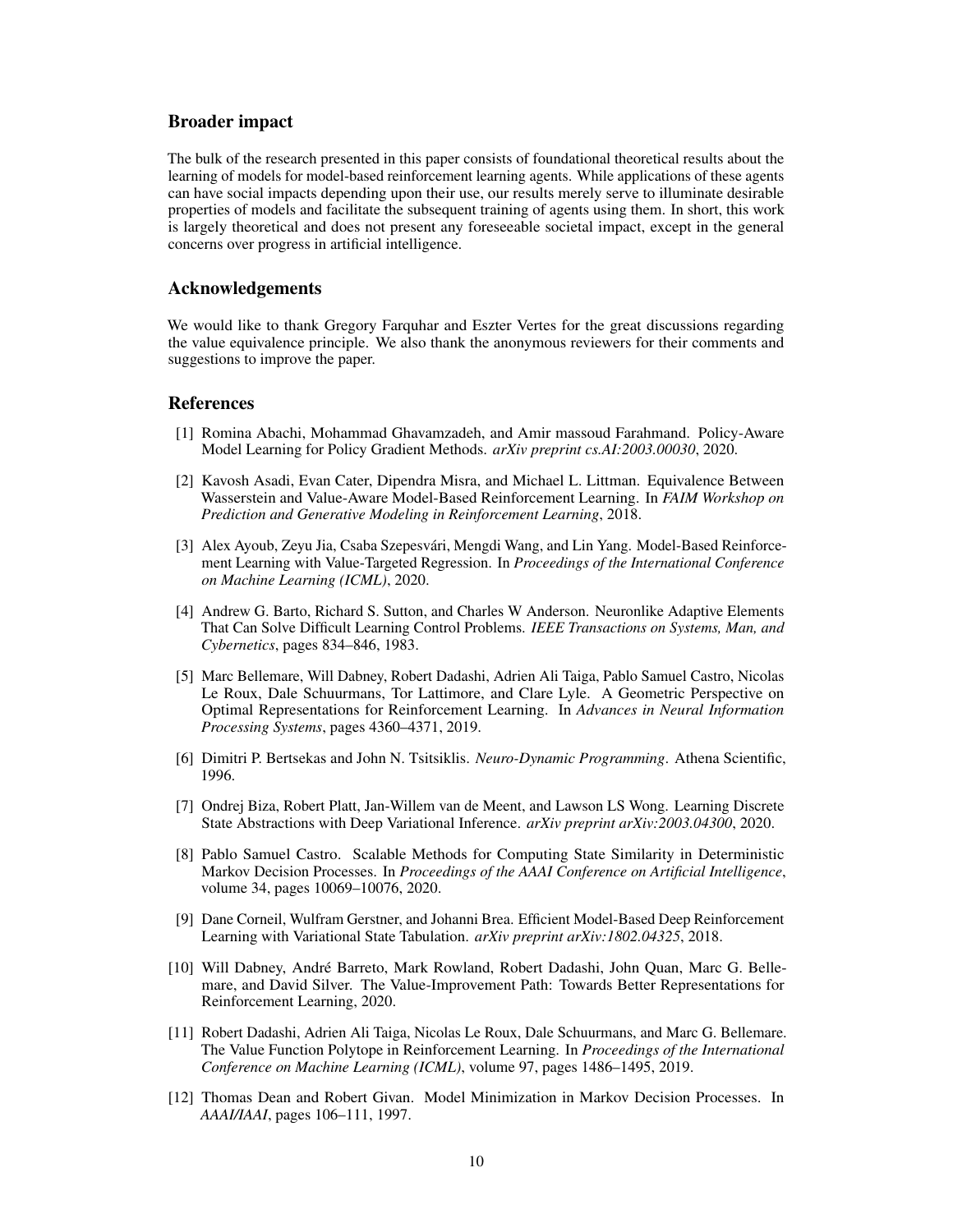- [13] Amir-massoud Farahmand. Iterative Value-Aware Model Learning. In *Advances in Neural Information Processing Systems (NeurIPS)*, pages 9090–9101, 2018.
- [14] Amir-Massoud Farahmand, André Barreto, and Daniel Nikovski. Value-Aware Loss Function for Model Learning in Reinforcement Learning. In *Proceedings of the European Workshop on Reinforcement Learning (EWRL)*, 2013.
- [15] Amir-Massoud Farahmand, André Barreto, and Daniel Nikovski. Value-Aware Loss Function for Model-Based Reinforcement Learning. In *Proceedings of the International Conference on Artificial Intelligence and Statistics (AISTATS)*, volume 54, pages 1486–1494, 2017.
- [16] G Farquhar, T Rocktäschel, M Igl, and S Whiteson. TreeQN and ATreeC: Differentiable Tree-Structured Models for Deep Reinforcement Learning. In *6th International Conference on Learning Representations, ICLR 2018-Conference Track Proceedings*, volume 6. ICLR, 2018.
- [17] Norm Ferns, Prakash Panangaden, and Doina Precup. Metrics for Finite Markov Decision Processes. In *UAI*, volume 4, pages 162–169, 2004.
- [18] Vincent François-Lavet, Yoshua Bengio, Doina Precup, and Joelle Pineau. Combined Reinforcement Learning via Abstract Representations. In *Proceedings of the AAAI Conference on Artificial Intelligence*, volume 33, pages 3582–3589, 2019.
- [19] Carles Gelada, Saurabh Kumar, Jacob Buckman, Ofir Nachum, and Marc G Bellemare. Deep-MDP: Learning Continuous Latent Space Models for Representation Learning. In *International Conference on Machine Learning*, pages 2170–2179, 2019.
- [20] Robert Givan, Thomas Dean, and Matthew Greig. Equivalence Notions and Model Minimization in Markov Decision Processes. *Artificial Intelligence*, 147(1-2):163–223, 2003.
- [21] Maximillian Igl, Luisa Zintgraf, Tuan Anh Le, Frank Wood, and Shimon Whiteson. Deep Variational Reinforcement Learning for POMDPs. In *ICML 2018: Proceedings of the Thirty-Fifth International Conference on Machine Learning*, July 2018. URL [http://www.cs.ox.](http://www.cs.ox.ac.uk/people/shimon.whiteson/pubs/iglicml18.pdf) [ac.uk/people/shimon.whiteson/pubs/iglicml18.pdf](http://www.cs.ox.ac.uk/people/shimon.whiteson/pubs/iglicml18.pdf).
- [22] Joshua Joseph, Alborz Geramifard, John W Roberts, Jonathan P How, and Nicholas Roy. Reinforcement Learning with Misspecified Model Classes. In *2013 IEEE International Conference on Robotics and Automation*, pages 939–946. IEEE, 2013.
- [23] Lihong Li, Thomas J. Walsh, and Michael L. Littman. Towards a Unified Theory of State Abstraction for MDPs. In *Proceedings of the International Symposium on Artificial Intelligence and Mathematics*, pages 531–539, 2006.
- [24] Russell B. Millar. *Maximum Likelihood Estimation and Inference*. Hoboken: Wiley, 2011.
- [25] Volodymyr Mnih, Nicolas Heess, Alex Graves, and Koray Kavukcuoglu. Recurrent Models of Visual Attention. In *Advances in Neural Information Processing Systems (NIPS)*, pages 2204–2212, 2014.
- [26] Junhyuk Oh, Satinder Singh, and Honglak Lee. Value Prediction Networks. In *Advances in Neural Information Processing Systems*, pages 6118–6128, 2017.
- [27] Ronald Parr, Lihong Li, Gavin Taylor, Christopher Painter-Wakefield, and Michael L. Littman. An Analysis of Linear Models, Linear Value-Function Approximation, and Feature Selection for Reinforcement Learning. In *Proceedings of the International Conference on Machine Learning (ICML)*, pages 752–759, 2008.
- [28] Pascal Poupart and Craig Boutilier. Value-Directed Compression of POMDPs. In *Advances in Neural Information Processing Systems (NIPS)*, pages 1547–1554. MIT Press, 2002.
- [29] Pascal Poupart and Craig Boutilier. Value-Directed Belief State Approximation for POMDPs. *CoRR*, abs/1301.3887, 2013. URL <http://arxiv.org/abs/1301.3887>.
- [30] Martin L. Puterman. *Markov Decision Processes—Discrete Stochastic Dynamic Programming*. John Wiley & Sons, Inc., 1994.